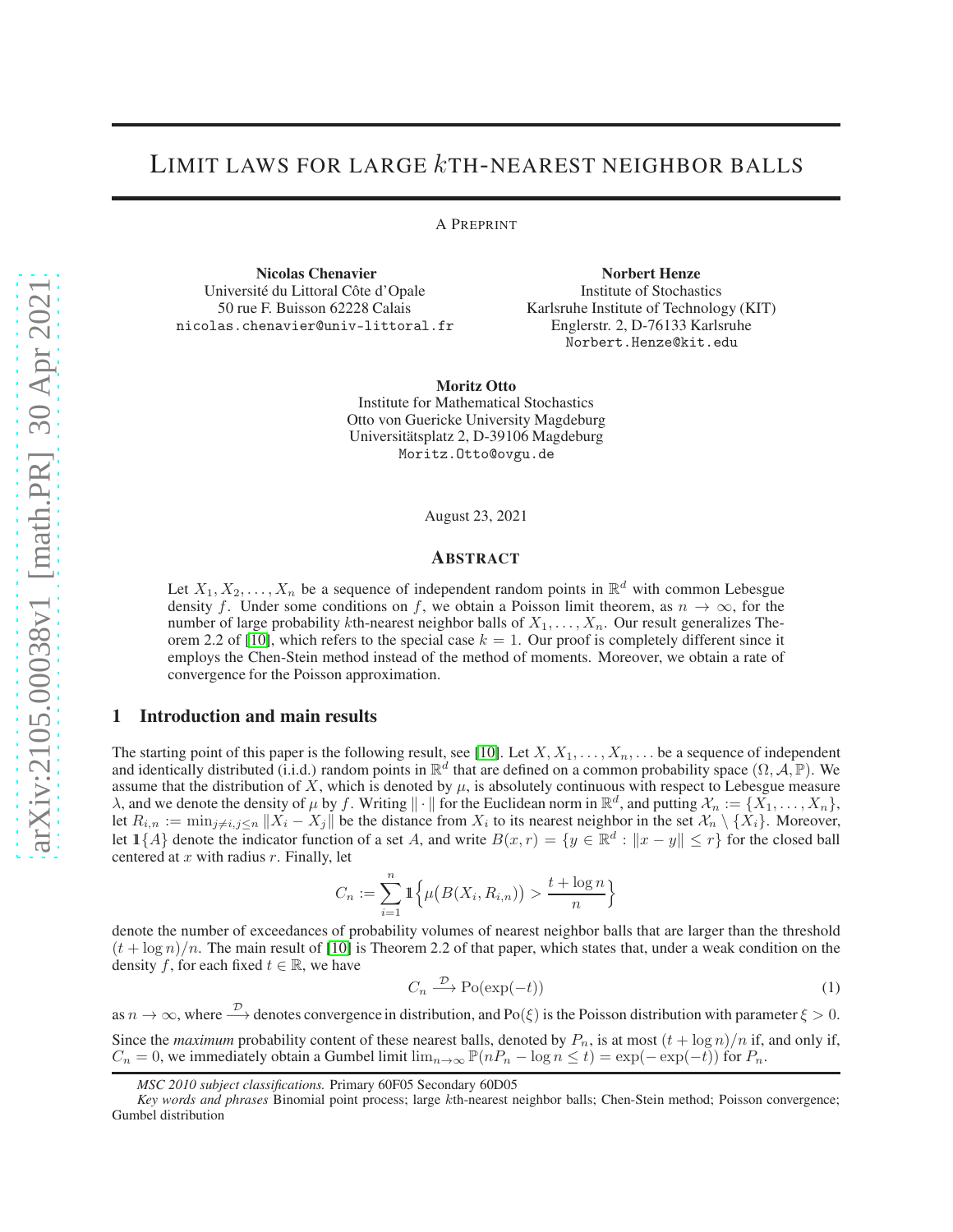To state a sufficient condition on f that guarantees [\(1\)](#page-0-0), let  $supp(\mu) := \{x \in \mathbb{R}^d : \mu(B(x,r)) > 0 \text{ for each } r > 0\}$ denote the support of  $\mu$ . Theorem 2.2 of [\[10\]](#page-10-0) requires that there are  $\beta \in (0,1)$ ,  $c_{max} < \infty$  and  $\delta > 0$  such that, for any  $r, s > 0$  and any  $x, z \in \text{supp}(\mu)$  with  $||x - z|| \ge \max\{r, s\}$  and  $\mu(B(x, r)) = \mu(B(z, s)) \le \delta$ , one has

<span id="page-1-2"></span>
$$
\frac{\mu(B(x,r) \cap B(z,s))}{\mu(B(z,s))} \le \beta
$$

and  $\mu(B(z, 2s)) \leq c_{max} \mu(B(z, s)).$ 

These conditions hold if supp(f) is a compact set K (say), and there are  $f_-, f_+ \in (0, \infty)$  such that

$$
f_- \le f(x) \le f_+, \qquad x \in K. \tag{2}
$$

Thus, the density  $f$  of  $X$  is bounded and bounded away from zero.

The purpose of this paper is to generalize  $(1)$  to  $k$ th-nearest neighbors, and to derive a rate of convergence for the Poisson approximation of the number of exceedances.

Before stating our main results, we give some more notation. For fixed  $k \leq n-1$ , we denote by  $R_{i,n,k}$  the Euclidean distance of  $X_i$  to its kth-nearest neighbor among  $\mathcal{X}_n\setminus\{X_i\}$ , and we write  $B(X_i,R_{i,n,k})$  for the kth-nearest neighbor ball centered at  $X_i$  with radius  $R_{i,n,k}$ . For fixed  $t \in \mathbb{R}$ , put

$$
v_{n,k} := v_{n,k}(t) := \frac{t + \log n + (k-1)\log\log n - \log(k-1)!}{n},\tag{3}
$$

<span id="page-1-4"></span>and let

<span id="page-1-0"></span>
$$
C_{n,k} := \sum_{i=1}^{n} 1\{\mu\big(B(X_i, R_{i,n,k})\big) > v_{n,k}\}\tag{4}
$$

denote the *number of exceedances* of probability contents of kth-nearest neighbor balls over the threshold  $v_{n,k}$  defined in [\(3\)](#page-1-0).

The threshold  $v_{n,k}$  is in some sense *universal* in dealing with the number of exceedances of probability contents of kthnearest neighbor balls. To this end, suppose that, in much more generality than considered so far,  $X, X_1, X_2, \ldots$  are i.i.d. random elements taking values in a separable metric space  $(S, \rho)$ . We retain the notations  $\mu$  for the distribution of X and  $B(x, r) := \{y \in S : \rho(x, y) \leq r\}$  for the closed ball with radius r centered at  $x \in S$ . Regarding the distribution  $\mu$ , we assume that

<span id="page-1-1"></span>
$$
\mu({y \in S : \rho(x, y) = r}) = 0, \qquad x \in S, r \ge 0.
$$
\n(5)

As a consequence, the distances  $\rho(X_i, X_j)$ , where  $j \in \{1, ..., n\} \setminus \{i\}$ , are different with probability one for each  $i \in \{1, \ldots, n\}$ . Thus, for fixed  $k \leq n-1$ , there is almost surely a unique kth-nearest neighbor of  $X_i$ , and we also retain the notations  $R_{i,n,k}$  for the distance of  $X_i$  to its  $k$ th-nearest neighbor among  $\mathcal{X}_n\backslash\{X_i\}$  and  $B(X_i,R_{i,n,k})$  for the ball centered at  $X_i$  with radius  $R_{i,n,k}$ . Notice that the condition [\(5\)](#page-1-1) excludes discrete metric spaces (see, e.g., Section 4 of [\[17\]](#page-10-1)), but not function spaces like, e.g., the space  $C[0, 1]$  of continuous functions on [0, 1] with the supremum metric, and with Wiener measure  $\mu$ .

In what follows, for sequences  $(a_n)_{n>0}$  and  $(b_n)_{n>0}$  of real numbers, write  $a_n = O(b_n)$  if  $|a_n| \leq C|b_n|, n \geq 1$ , for some positive constant C.

<span id="page-1-3"></span>**Theorem 1.1.** *If*  $X_1, X_2, \ldots$  *are i.i.d. random elements of a metric space*  $(S, \rho)$ *, and if* [\(5\)](#page-1-1) *holds, then the sequence*  $(C_{n,k})$  *satisfies* 

$$
\mathbb{E}[C_{n,k}] = e^{-t} + O\left(\frac{\log \log n}{\log n}\right).
$$

In particular, the mean number of exceedances  $C_{n,k}$  converges to  $e^{-t}$  as n goes to infinity. By Markov's inequality, this result implies the tightness of the sequence  $(C_{n,k})_{n\geq 1}$ . Thus, at least a subsequence converges in distribution. The next result states convergence of  $C_{n,k}$  to a Poisson distribution if  $(S, \rho) = (\mathbb{R}^d, \| \cdot \|)$  and [\(2\)](#page-1-2) holds. To this end, let  $d_{TV}(Y, Z)$  be the total variation between two integer-valued random variables Y and Z, i.e.,

$$
d_{TV}(Y, Z) = 2 \sup_{A \subset \mathbb{N}} |\mathbb{P}(Y \in A) - \mathbb{P}(Z \in A)|.
$$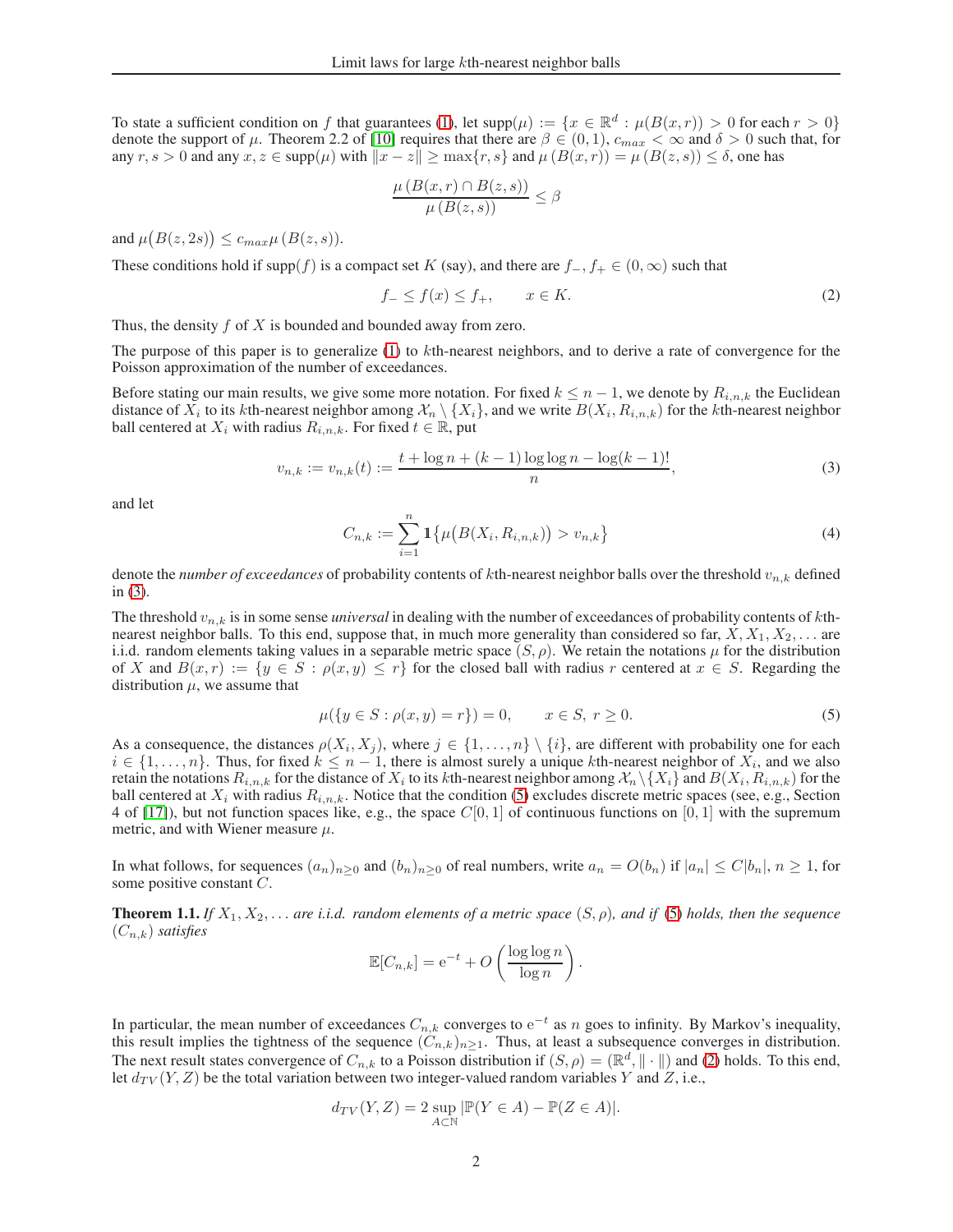<span id="page-2-0"></span>**Theorem 1.2.** Let Z be a Poisson random variable with parameter  $e^{-t}$ . If  $X, X_1, X_2, ...$  are i.i.d. in  $\mathbb{R}^d$  with density f, and if the distribution  $\mu$  of X has compact support  $[0, 1]^d$  and satisfies [\(2\)](#page-1-2), then, as  $n \to \infty$ ,

$$
d_{TV}(C_{n,k}, Z) = O\left(\frac{\log \log n}{\log n}\right).
$$

Theorem [1.2](#page-2-0) is not only a generalization of Theorem 2.2 of [\[10\]](#page-10-0) over all  $k \ge 1$ : it also provides a rate of convergence for the Poisson approximation of  $C_{n,k}$ . Our theorem is stated in the particular case that the support of  $\mu$  is  $[0, 1]^d$  but we think that it can be extended to any measure  $\mu$  whose support is a general convex body. For the sake of readibility of the manuscript, we did not deal with such a generalization.

Remark 1.3. The study of extremes of kth-nearest neighbor balls is classical in stochastic geometry, and it has various applications, see e.g. [\[16\]](#page-10-2). In Section 4 in [\[15\]](#page-10-3), bounds for the total variation distance of the process of Poisson points with large kth-nearest neighbor ball (with respect to the intensity measure) and a Poisson process were obtained. Parallel to our work, these results have been extended by Bobrowski *et al.* to the Kantorovich-Rubinstein distance and generalized to the binomial process in Section 6.2 of a paper which has just been submitted [\[5\]](#page-9-0). While the results in [\[5\]](#page-9-0) and [\[15\]](#page-10-3) rely on Palm couplings of a thinned Poisson/binomial process and employ distances of point processes, we derive a bound on the total variation distance of the number of large kth-nearest-neighbor balls and a Poissondistributed random variable. Our approach permits to build arguments on classical Poisson approximation theory [\[2\]](#page-9-1) and an asymptotic independence property stated in Lemma [2.2](#page-4-0) below, and it thus results in a considerably shorter and less technical proof.

Now, let  $P_{n,k} = \max_{1 \leq i \leq n} \mu(B(X_i, R_{i,n,k}))$  be the maximum probability content of the kth-nearest neighbor balls. Since  $C_{n,k} = 0$  if, and only if,  $P_{n,k} \le v_{n,k}$ , we obtain the following corollary.

Corollary 1.4. *Under the conditions of Theorem [1.2,](#page-2-0) we have*

$$
\lim_{n \to \infty} \mathbb{P}\big(nP_{n,k} - \log n - (k-1)\log\log n + \log(k-1)! \le t\big) = G(t), \quad t \in \mathbb{R},
$$

*where*  $G(t) = \exp(-\exp(-t))$  *is the distribution function of the Gumbel distribution.* 

**Remark 1.5.** If, in the Euclidean case, the density f is continuous, then  $\mu(B(X_i, R_{i,n,k}))$  is approximately equal to  $f(X_i) \kappa_d R_{i,n,k}^d$ , where  $\kappa_d = \pi^{d/2} / \Gamma(1 + d/2)$  is the volume of the unit ball in  $\mathbb{R}^d$ . Under additional smoothness assumptions on  $\hat{f}$  and [\(2\)](#page-1-2), [\[11,](#page-10-4) [12\]](#page-10-5) proved that

<span id="page-2-1"></span>
$$
\lim_{n \to \infty} \mathbb{P}\left(\max_{i=1,\dots,n} f(X_i)\kappa_d \min\left(R_{i,n,k}^d, \|X_i - \partial K\|^d\right) \le v_{n,k}\right) = \mathcal{G}(t),\tag{6}
$$

where K is the support of  $\mu$ . Here, the distance  $||X_i - \partial K||$  of  $X_i$  to the boundary of K is important to overcome edge effects. These effects dominate the asymptotic behavior of the maximum of the kth-nearest neighbor distances if  $k \ge d$ , see [\[8,](#page-10-6) [9\]](#page-10-7). In fact, [\[11\]](#page-10-4) proved convergence of the factorial moments of

$$
\widetilde{C}_{n,k} := \sum_{i=1}^{n} \mathbf{1} \Big\{ f(X_i) \kappa_d \min \left( R_{i,n,k}^d, \|X_i - \partial K\|^d \right) > v_{n,k} \Big\}
$$

to the corresponding factorial moments of a random variable with the Poisson distribution  $Po(e^{-t})$  and thus, by the method of moments, more than [\(6\)](#page-2-1), namely  $\widetilde{C}_{n,k} \stackrel{\mathcal{D}}{\rightarrow} Po(e^{-t})$ . However, our proof of Theorem [1.2](#page-2-0) is completely different thereof, since it is based on the Chen-Stein method and provides a rate of convergence.

## 2 Proofs

#### 2.1 Proof of Theorem [1.1](#page-1-3)

*Proof.* By symmetry, we have

$$
\mathbb{E}[C_{n,k}] = n \mathbb{P}(\mu(B(X_1, R_{1,n,k})) > v_{n,k})
$$
  
=  $n \mathbb{E}[\mathbb{P}(\mu(B(X_1, R_{1,n,k}))) > v_{n,k}|X_1].$ 

For a fixed  $x \in S$ , let

$$
H_x(r) := \mathbb{P}\left(\rho(x, X) \le r\right), \quad r \ge 0,
$$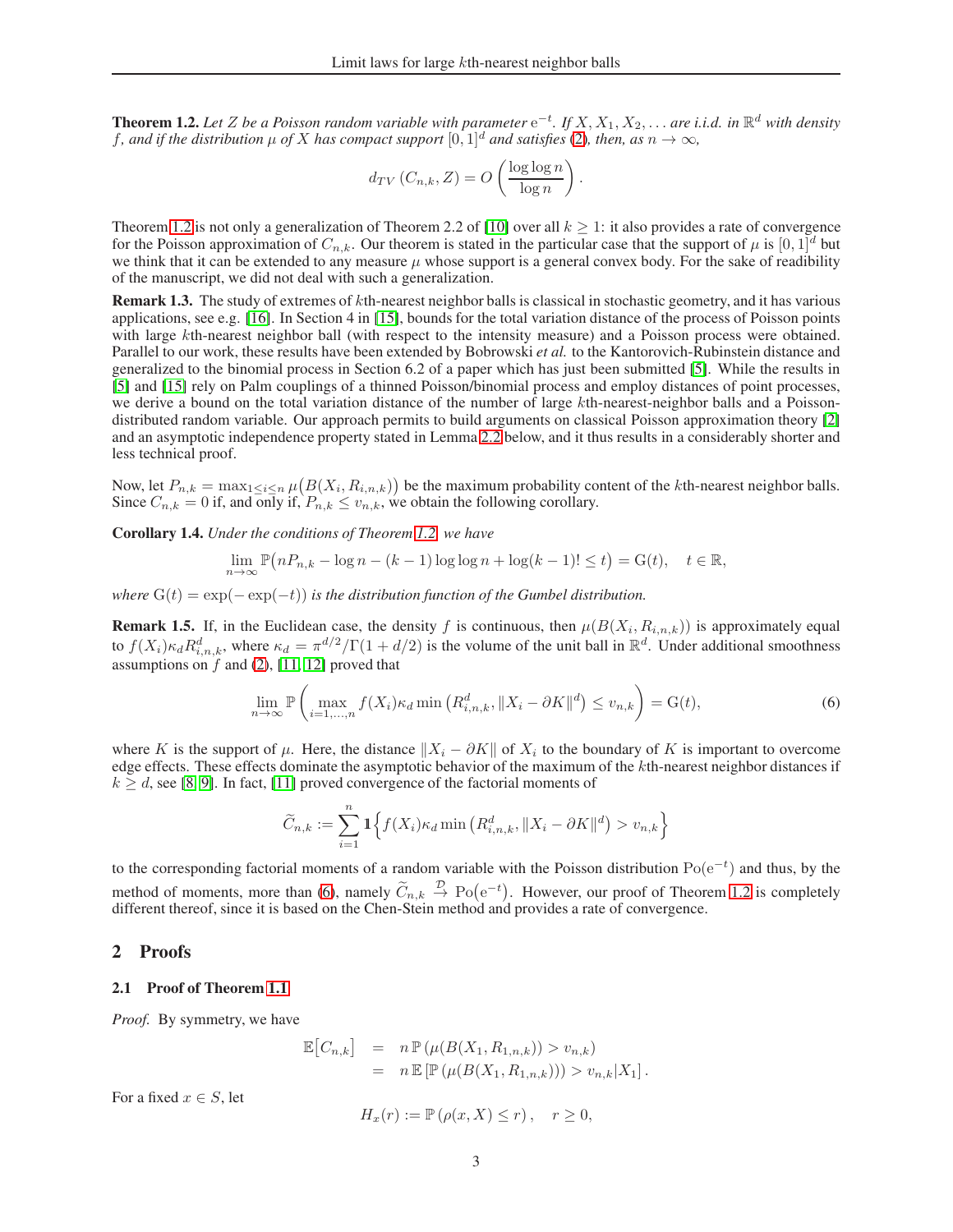be the distribution function of  $\rho(x, X)$ . Due to the condition [\(5\)](#page-1-1), the function  $H_x$  is continuous, and by the probability integral transform (see e.g. [\[4\]](#page-9-2), p. 8), the random variable

$$
H_x(\rho(x, X)) = \mu(B(x, \rho(x, X)))
$$

is uniformly distributed in the unit interval [0, 1]. Put  $U_j := H_x(\rho(x, X_{j+1})), j = 1, \ldots, n-1$ . Then  $U_1, \ldots, U_{n-1}$ are i.i.d. random variables with a uniform distribution in  $(0, 1)$ . Hence, conditionally on  $X_1 = x$ , the random variable  $\mu(B(X_1, R_{1,n,k}))$  has the same distribution as  $U_{k:n-1}$ , where  $U_{1:n-1} < \ldots < U_{n-1:n-1}$  are the order statistics of  $U_1, \ldots, U_{n-1}$ , and this distribution does not depend on x. Now, because of a well-known relation between the distribution of order statistics from the uniform distribution on  $(0, 1)$  and the binomial distribution (see, e.g., [\[1\]](#page-9-3), p. 16), we have

$$
\mathbb{P}(U_{k:n-1} > s) = \sum_{j=0}^{k-1} {n-1 \choose j} s^j (1-s)^{n-1-j}
$$

<span id="page-3-0"></span>and thus

$$
\mathbb{E}\left[C_{n,k}\right] = n \sum_{j=0}^{k-1} {n-1 \choose j} v_{n,k}^j (1 - v_{n,k})^{n-1-j}.
$$
 (7)

Here, the summand for  $j = k - 1$  equals

$$
n\binom{n-1}{k-1}v_{n,k}^{k-1}(1-v_{n,k})^{n-k} = \frac{n}{(k-1)!}(nv_{n,k})^{k-1}\prod_{i=1}^{k-1}\frac{n-i}{n}(1-v_{n,k})^{n-k}.
$$

Using Taylor expansions, [\(3\)](#page-1-0) yields

$$
nv_{n,k} = \log n + O(\log \log n), \quad \prod_{i=1}^{k-1} \frac{n-i}{n} = 1 + O\left(\frac{1}{n}\right)
$$

and

$$
(1 - v_{n,k})^{n-k} = \frac{(k-1)!}{n} \exp\left(-t - (k-1)\log\log n + O\left(\frac{\log^{2}(n)}{n}\right)\right).
$$

Straigthforward computations now give

$$
n \binom{n-1}{k-1} v_{n,k}^{k-1} (1 - v_{n,k})^{n-k} = e^{-t} + O\left(\frac{\log \log n}{\log n}\right).
$$

Regarding the remaining summands on the right hand side of [\(7\)](#page-3-0), it is readily seen that

$$
\sum_{j=0}^{k-2} {n-1 \choose j} v_{n,k}^j (1-v_{n,k})^{n-1-j} = O\left(n {n-1 \choose k-1} v_{n,k}^{k-1} (1-v_{n,k})^{n-k} \cdot \frac{1}{nv_{n,k}}\right),
$$

with the convention that the sum equals 0 if  $k = 1$ . From the above computations and from [\(3\)](#page-1-0), it follows that this sum equals  $O(1/\log n)$ , which concludes the proof of Theorem [1.1.](#page-1-3) □

<span id="page-3-1"></span>**Remark 2.1.** In the proof given above, we conditioned on the realizations x of  $X_1$ . Since the distribution of  $H_x(\rho(x,X)) = \mu(B(x,\rho(x,X)))$  does not depend on X, we obtain as a by-product that

$$
\mathbb{P}(\mu(B(X_1, R_{1,n,k})) > v_{n,k}) = \sum_{j=0}^{k-1} {n-1 \choose j} v_{n,k}^j (1 - v_{n,k})^{n-1-j} \sim \frac{e^{-t}}{n},
$$

if  $X_1, X_2, \ldots, X_n$  are independent and  $X_2, \ldots, X_n$  are i.i.d. according to  $\mu$ . Here,  $X_1$  may have an arbitrary distribution and  $a_n \sim b_n$  means that  $a_n/b_n \to 1$  as  $n \to \infty$ .

## 2.2 Proof of Theorem [1.2](#page-2-0)

The main idea to derive Theorem [1.2](#page-2-0) is to discretize supp $(\mu) = [0, 1]^d$  into finitely many "small sets" and then to employ the Chen-Stein method. To apply this method, we will have to check an *asymptotic independence property* and a *local property* which ensures that, with high probability, two exceedances cannot appear in the same neighborhood. We introduce these properties below and recall a result due to Arratia *et al.* [\[2\]](#page-9-1) on the Chen-Stein method.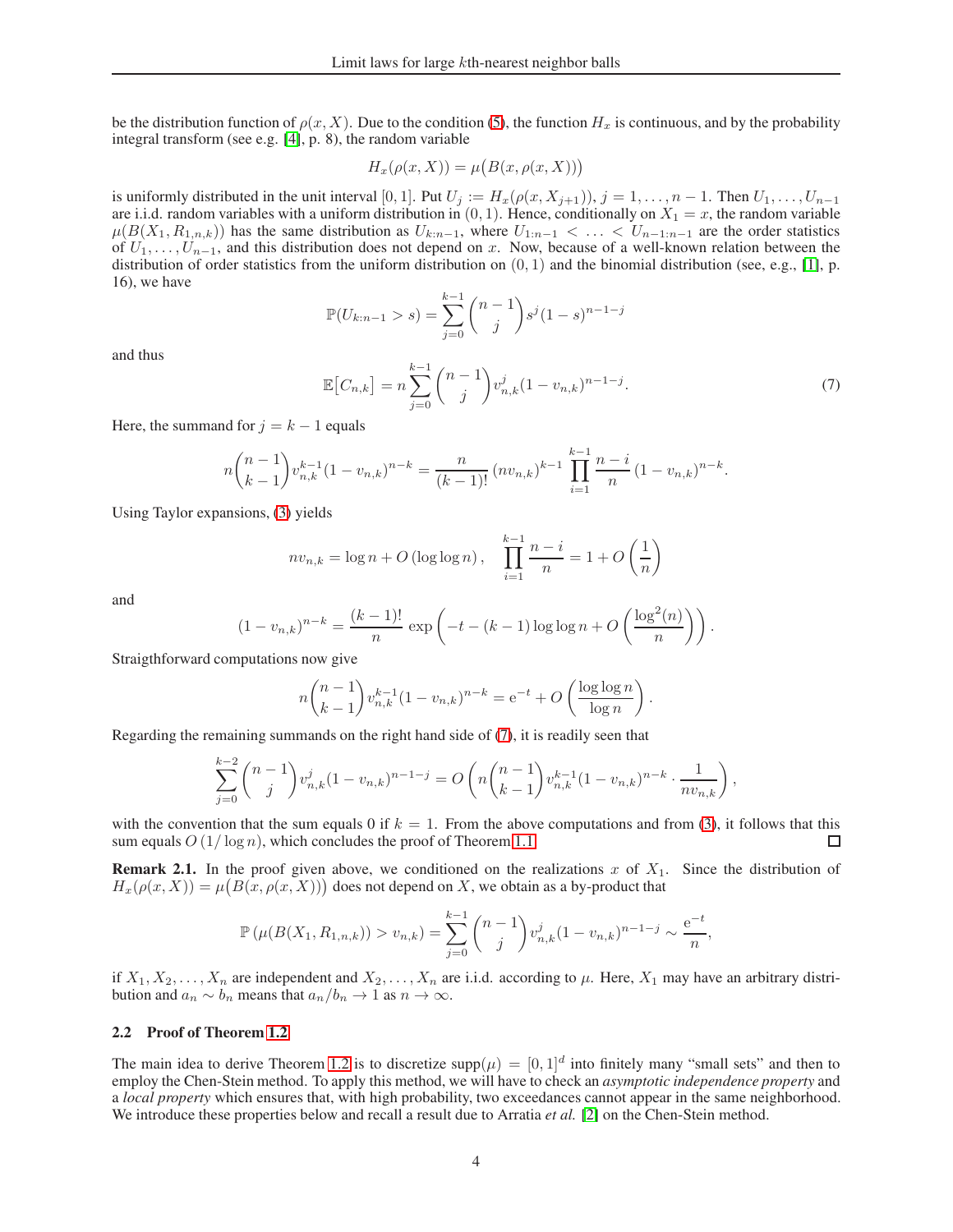**The asymptotic independence property** Fix  $\varepsilon > 0$ . Writing  $\lfloor \cdot \rfloor$  for the floor function, we partition  $[0,1]^d$  into a set  $V_n$  of  $N_n^d$  *subcubes* (i.e., subsets that are cubes) of equal size that can only have boundary points in common, where  $N_n = \lfloor n/\log(n)^{1+\epsilon} \rfloor$ . The subcubes are indexed by the set  $\left[1, N_n\right]^d = \{ \mathbf{j} := (j_1, \ldots, j_d) : j_m \in \mathbb{N} \}$  $\{1, \ldots, N_n\}$  for  $m \in \{1, \ldots, d\}$ . With a slight abuse of notation, we identify a cube with its index. Let

$$
\mathcal{E}_n = \bigcap_{\mathbf{j} \in \mathcal{V}_n} \{\mathcal{X}_n \cap \mathbf{j} \neq \emptyset\}
$$

be the event that each of the subcubes contains at least one of the points of  $\mathcal{X}_n$ . The event  $\mathcal{E}_n$  is extensively used in stochastic geometry to derive central limit theorems or to deal with extremes [\[3,](#page-9-4) [6,](#page-10-8) [7\]](#page-10-9), and it will play a crucial role throughout the rest of the paper. The following lemma, which captures the idea of "asymptotic independence" , is at the heart of our development.

<span id="page-4-0"></span>**Lemma 2.2.** *For each*  $\alpha > 0$ *, we have*  $\mathbb{P}(\mathcal{E}_n^c) = o(n^{-\alpha})$  *as*  $n \to \infty$ *.* 

*Proof.* By subadditivity and independence, it follows that

$$
\mathbb{P}(\mathcal{E}_n^c) \leq \sum_{\mathbf{j} \in \mathcal{V}_n} \mathbb{P}(\mathcal{X}_n \cap \mathbf{j} = \emptyset)
$$
  
= 
$$
\sum_{\mathbf{j} \in \mathcal{V}_n} \left( \mathbb{P}(\mathcal{X}_1 \notin \mathbf{j}) \right)^n
$$
  
= 
$$
\sum_{\mathbf{j} \in \mathcal{V}_n} \left( 1 - \mu(\mathbf{j}) \right)^n
$$
  

$$
\leq \sum_{\mathbf{j} \in \mathcal{V}_n} \exp(-n\mu(\mathbf{j})).
$$

Here, the last inequality holds since  $\log(1 - x) \leq -x$  for each  $x \in [0,1)$ . Since  $f \geq f_{-} > 0$  on K, we have  $\mu(j) = \int_j f d\lambda \ge \dot{f} - \lambda(j)$ , whence – writing  $\#M$  for the cardinality of a finite set  $M$  –

$$
\mathbb{P}(\mathcal{E}_n^c) \le \sum_{\mathbf{j} \in \mathcal{V}_n} \exp(-nf_-\lambda(\mathbf{j}))
$$
  
\$\leq \#\mathcal{V}\_n \exp(-f\_-(\log n)^{1+\varepsilon})\$.

Since  $\#\mathcal{V}_n \leq n/(\log n)^{1+\varepsilon}$ , it follows that  $n^{\alpha} \mathbb{P}(\mathcal{E}_n^c) \to 0$  as  $n \to \infty$ .

**The local property** We now define a metric d on  $V_n$  by putting  $d(j, j') := \max_{1 \leq s \leq d} |j_s - j'_s|$  for any two different subcubes j and j', and  $d(j, j) := 0, j \in V_n$ . Let  $S(j, r) = \{j' \in V_n : d(j, j') \leq r\}$  be the ball of subcubes of radius r centered at j. For any  $j \in \mathcal{V}_n$ , put

$$
M_{\mathbf{j}} := \max_{i \le n, X_i \in \mathbf{j}} \mu(B(X_i, R_{i,n,k})),
$$

with the convention  $M_j = 0$  if  $\mathcal{X}_n \cap j = \emptyset$ . Conditionally on the event  $\mathcal{E}_n$ , and provided that  $d(j, j') \ge 2k + 1$ , the random variables  $M_j$  and  $M_{j'}$  are independent. Lemma [2.2](#page-4-0) is referred to as the *asymptotic independence property*: conditionally on the event  $\mathcal{E}_n$ , which occurs with high probability, the extremes  $M_j$  and  $M'_j$  attained on two subcubes which are sufficiently distant from each other are independent.

The following lemma claims that, with high probability, two exceedances cannot occur in the same neighborhood.

<span id="page-4-1"></span>**Lemma 2.3.** With the notation  $a \wedge b := \min(a, b)$  for  $a, b \in \mathbb{R}$ , let

$$
R(n) = \sup_{\mathbf{j}\in\mathcal{V}_n}\sum_{i\neq i'\leq n}\mathbb{P}\big(X_i,X_{i'}\in S(\mathbf{j},2k);\mu(B(X_i,R_{i,n,k}))\wedge\mu(B(X_{i'},R_{i',n,k}))>v_{n,k}\big).
$$

*Then*  $R(n) = O(n^{-1}(\log n)^{2-d+\epsilon})$  *as*  $n \to \infty$ *.* 

Here, with a slight abuse of notation, we have identified the family of subcubes  $S(j, 2k) = \{j' \in V_n : d(j, j') \leq 2k\}$ with the set  $\bigcup \{ \mathbf{j}' : \mathbf{j}' \in \mathcal{V}_n \text{ and } d(\mathbf{j}, \mathbf{j}') \leq 2k \}.$ 

We prepare the proof of Lemma [2.3](#page-4-1) with the following result that gives the volume of two d-dimensional balls.

 $\Box$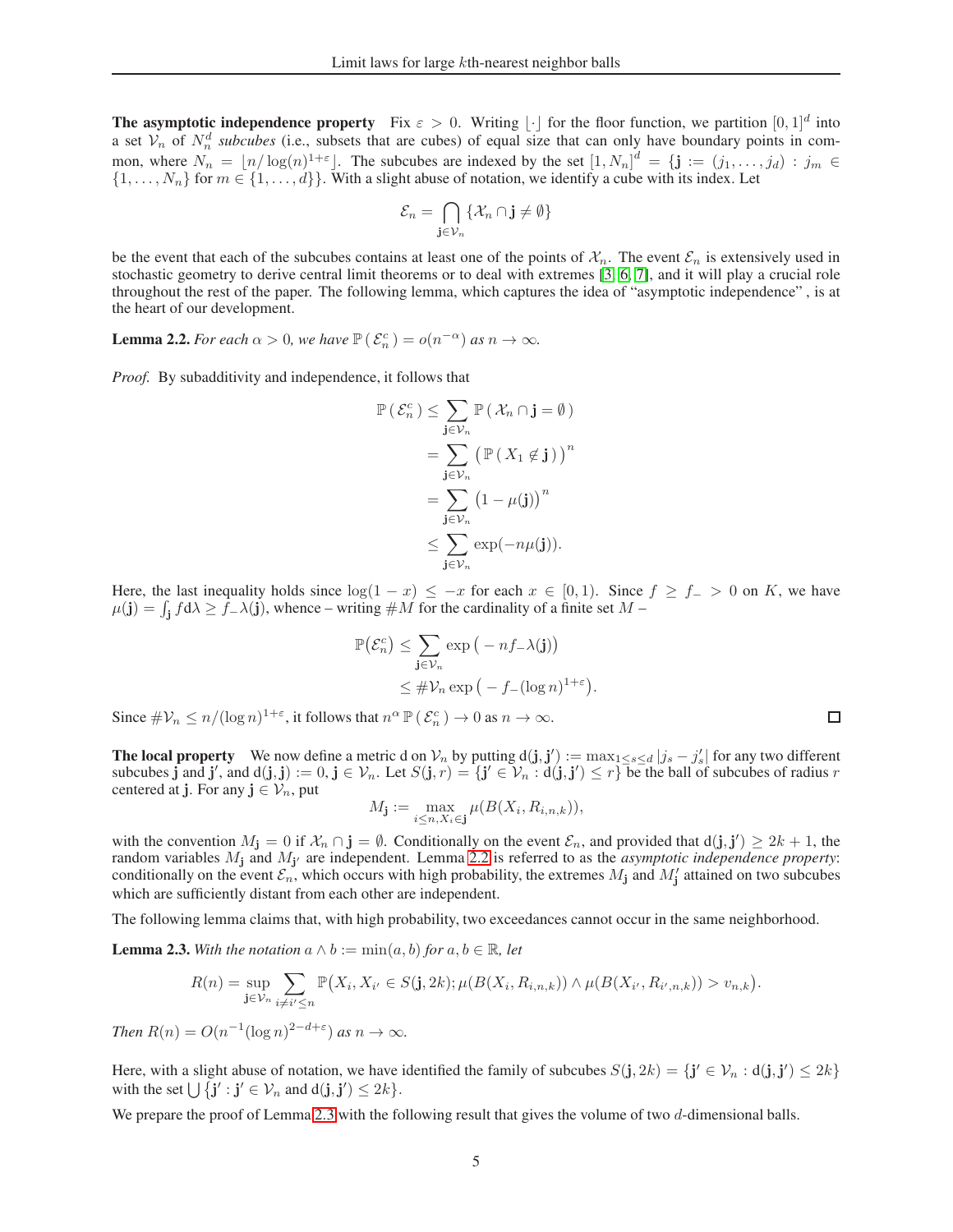<span id="page-5-4"></span>**Lemma 2.4.** *If*  $x \in B(0, 2)$  *then* 

$$
\lambda(B(0,1)\cup B(x,1)) = 2\left(\kappa_d \left(1 - \frac{\arccos(\|x\|/2)}{\pi}\right) + \frac{\|x\|\kappa_{d-1}}{2d} \left(\sqrt{1 - (\|x\|/2)^2}\right)^{d-1}\right)
$$

*Proof.* We calculate the volume of  $\lambda(B(0,1) \cup B(x,1))$  as the sum of the volumes of the following two congruent sets. The first one, say B, is given by the set of all points in  $B(0, 1) \cup B(x, 1)$  that are closer to 0 than to x and for the second one we change the roles of 0 and x. The set B is the union of a cone C with radius  $\sqrt{1-(||x||/2)^2}$ , height  $||x||/2$  and apex at the origin and a set  $D := B(0, 1) \setminus S$ , where S is a simplicial cone with external angle  $arccos(||x||/2)$ . From elementary geometry, we obtain that the volumes of C and D are given by

$$
\lambda(C) = \frac{\|x\| \kappa_{d-1}}{2d} \left( \sqrt{1 - (\|x\|/2)^2} \right)^{d-1}, \quad \lambda(D) = \kappa_d \left( 1 - \frac{\arccos(\|x\|/2)}{\pi} \right).
$$

This finishes the proof of the lemma.

*Proof of Lemma* [2.3.](#page-4-1) For  $z \in [0,1]^d$ , let

$$
r_{n,k}(z) := \inf\{r > 0 : \mu(B(z,r)) > v_{n,k}\}.
$$

Writing  $\#\mathcal{Y}(A)$  for the number of points of a finite set  $\mathcal Y$  of random points in  $\mathbb R^d$  that fall into a Borel set A, we have

$$
\mu(B(z, R_{n,k}(z))) > v_{n,k} \quad \Longleftrightarrow \quad \# \mathcal{X}_n(B(z, r_{n,k}(z))) \leq k - 1.
$$

In the following, we assume that  $r_{n,k}(X_i) \leq r_{n,k}(X_i)$  (which is at the cost of a factor 2) and distinguish the two cases  $X_{i'} \in B(X_i, r_{n,k}(X_i))$  and  $X_{i'} \in S(\mathbf{j}, 2k) \setminus B(X_i, r_{n,k}(X_i))$ . This distinction of cases gives

$$
\mathbb{P}(X_{i}, X_{i'} \in S(\mathbf{j}, 2k); \mu(B(X_{i}, R_{i,n,k})) \wedge \mu(B(X_{i'}, R_{i',n,k})) > v_{n,k})
$$
\n
$$
\leq 2\mathbb{P}(X_{i}, X_{i'} \in S(\mathbf{j}, 2k); r_{n,k}(X_{i'}) \leq r_{n,k}(X_{i}); \mu(B(X_{i}, R_{i,n,k})) \wedge \mu(B(X_{i'}, R_{i',n,k})) > v_{n,k})
$$
\n
$$
\leq 2\mathbb{P}(X_{i} \in S(\mathbf{j}, 2k); X_{i'} \in B(X_{i}, r_{n,k}(X_{i})); r_{n,k}(X_{i'}) \leq r_{n,k}(X_{i});
$$
\n
$$
\mu(B(X_{i}, R_{i,n,k})) \wedge \mu(B(X_{i'}, R_{i',n,k})) > v_{n,k})
$$
\n
$$
+ 2\mathbb{P}(X_{i} \in S(\mathbf{j}, 2k), X_{i'} \in S(\mathbf{j}, 2k) \setminus B(X_{i}, r_{n,k}(X_{i})); r_{n,k}(X_{i'}) \leq r_{n,k}(X_{i});
$$
\n
$$
\mu(B(X_{i}, R_{i,n,k})) \wedge \mu(B(X_{i'}, R_{i',n,k})) > v_{n,k}).
$$
\n(9)

We bound the summands [\(8\)](#page-5-0) and [\(9\)](#page-5-1) separately. Since  $X_i$  and  $X_{i'}$  are independent, (8) takes the form

$$
2\int_{S(j,2k)}\int_{B(x,r_{n,k}(x))}1\{r_{n,k}(y)\leq r_{n,k}(x)\}\mathbb{P}(\#(\mathcal{X}_n\setminus\{X_i,X_{i'}\}\cup\{x\})(B(y,r_{n,k}(y)))\leq k-1;\\ \#(\mathcal{X}_n\setminus\{X_i,X_{i'}\}\cup\{y\})(B(x,r_{n,k}(x)))\leq k-1)\,\mu(\mathrm{d}y)\,\mu(\mathrm{d}x). \tag{10}
$$

For  $y \in B(x, r_{n,k}(x))$ , the probability in the integrand figuring above is bounded from above by

$$
\mathbb{P}(\#(\mathcal{X}_n \setminus \{X_i, X_{i'}\})(B(y, r_{n,k}(y))) \leq k - 1; \n\#(\mathcal{X}_n \setminus \{X_i, X_{i'}\})(B(x, r_{n,k}(x))) \leq k - 2) \n\leq \mathbb{P}(\#(\mathcal{X}_n \setminus \{X_i, X_{i'}\})(B(y, r_{n,k}(y))) \leq k - 1; \n\#(\mathcal{X}_n \setminus \{X_i, X_{i'}\})(B(x, r_{n,k}(x)) \setminus B(y, r_{n,k}(y))) \leq k - 2).
$$
\n(11)

Since the random vector

$$
(\#(\mathcal{X}_n \setminus \{X_i, X_{i'}\})(B(y, r_{n,k}(y))), \#(\mathcal{X}_n \setminus \{X_i, X_{i'}\})(B(x, r_{n,k}(x)) \setminus B(y, r_{n,k}(y))))
$$

is negatively quadrant dependent (see [\[13,](#page-10-10) Section 3.1]), Equation [\(11\)](#page-5-2) has the upper bound

<span id="page-5-3"></span>
$$
\mathbb{P}(\#(\mathcal{X}_n \setminus \{X_i, X_{i'}\})(B(y, r_{n,k}(y))) \leq k - 1) \times \mathbb{P}(\#(\mathcal{X}_n \setminus \{X_i, X_{i'}\})(B(x, r_{n,k}(x)) \setminus B(y, r_{n,k}(y))) \leq k - 2) \leq \mathbb{P}(\#(\mathcal{X}_n \setminus \{X_i, X_{i'}\})(B(y, r_{n,k}(y))) \leq k - 1) \times \mathbb{P}(\#(\mathcal{X}_n \setminus \{X_i, X_{i'}\})(B(x, r_{n,k}(x)) \setminus B(y, r_{n,k}(x))) \leq k - 2),
$$
\n(12)

where the last inequality holds since  $r_{n,k}(y) \leq r_{n,k}(x)$ . Analogously to Remark [2.1,](#page-3-1) the first probability is

$$
\mathbb{P}(\#(\mathcal{X}_n \setminus \{X_i, X_{i'}\})(B(y, r_{n,k}(y))) \leq k-1) = \sum_{j=0}^{k-1} {n-2 \choose j} v_{n,k}^j (1 - v_{n,k})^{n-2-j} \sim \frac{e^{-t}}{n}.
$$

<span id="page-5-2"></span><span id="page-5-1"></span><span id="page-5-0"></span> $\Box$ 

.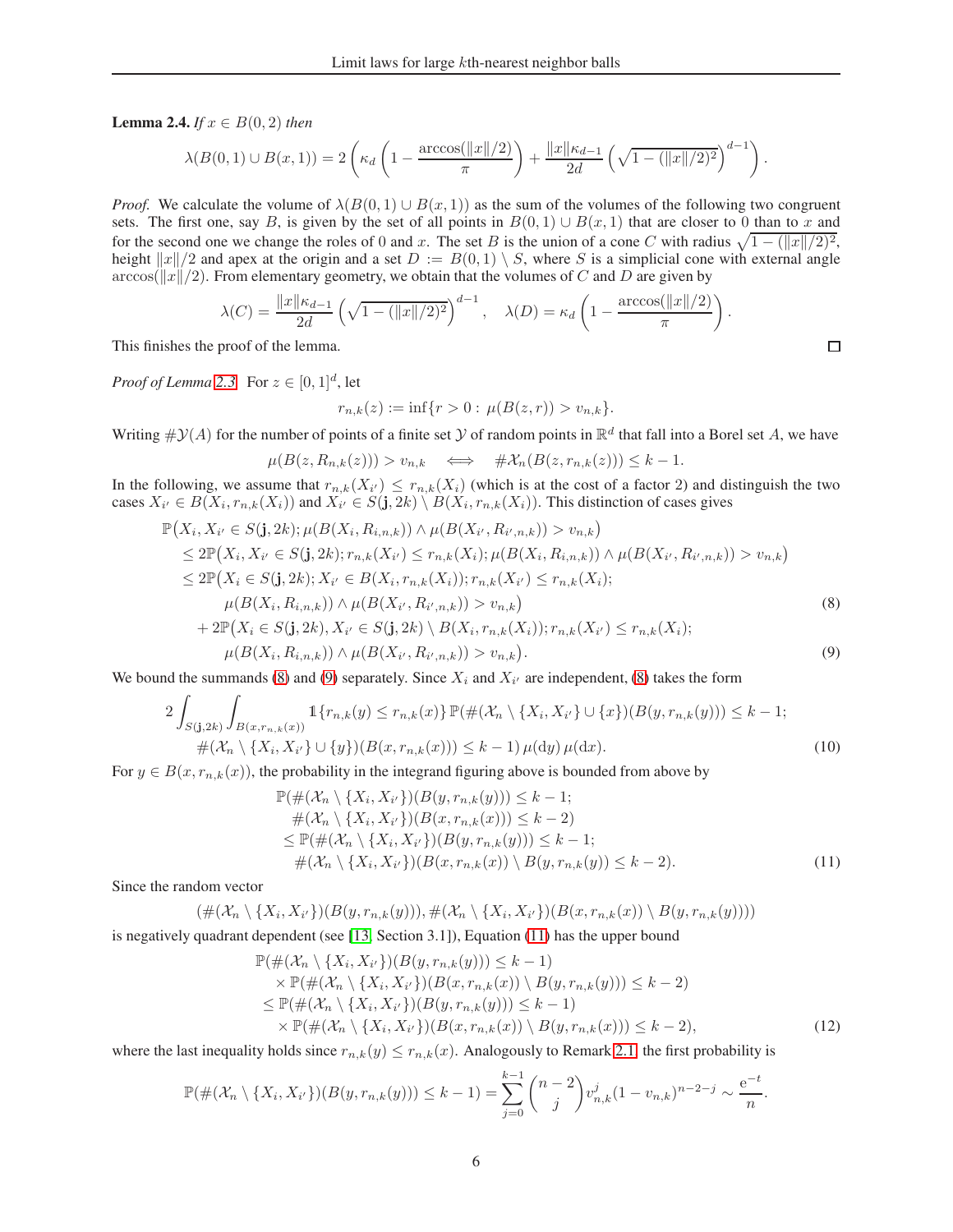The latter probability in [\(12\)](#page-5-3) is given by

<span id="page-6-0"></span>
$$
\sum_{\ell=0}^{k-2} {n-2 \choose \ell} \mu(B(x, r_{n,k}(x)) \setminus B(y, r_{n,k}(x)))^{\ell} \left(1 - \mu(B(x, r_{n,k}(x)) \setminus B(y, r_{n,k}(x)))\right)^{n-2-\ell}.
$$
 (13)

In a next step, we estimate  $\mu(B(x, r_{n,k}(x)) \setminus B(y, r_{n,k}(x)))$ . Since  $f(x) \ge f$   $> 0, x \in [0, 1]^d$ , and by the homogeneity of d-dimensional Lebesgue measure  $\lambda$ , we obtain

$$
\mu(B(x, r_{n,k}(x)) \setminus B(y, r_{n,k}(x))) \ge f_{-\lambda}(B(x, r_{n,k}(x)) \setminus B(y, r_{n,k}(x)))
$$
  
=  $f_{-}r_{n,k}(x)^d \lambda(B(0, 1) \setminus B(r_{n,k}(x)^{-1}(y-x), 1))$   
=  $f_{-}r_{n,k}(x)^d (\lambda(B(0, 1) \cup B(r_{n,k}(x)^{-1}(y-x), 1)) - \kappa_d).$ 

For  $y \in B(x, r_{n,k}(x))$ , Lemma [2.4](#page-5-4) yields

$$
\mu\big(B(x, r_{n,k}(x)) \setminus B(y, r_{n,k}(x))\big) \geq f-r_{n,k}(x)^d \left(\kappa_d \left(1 - \frac{2 \arccos(\|x-y\|/2r_{n,k}(x))}{\pi}\right) + \frac{\|x-y\| \kappa_{d-1}}{2dr_{n,k}(x)} \left(\sqrt{1 - (\|x-y\|/2r_{n,k}(x))^2}\right)^{d-1}\right).
$$

Since  $\inf_{s>0} s^{-1}(1-2\arccos(s)/\pi) > 0$ , there is  $c_0 > 0$  such that

$$
\mu\big(B(x,r_{n,k}(x))\setminus B(y,r_{n,k}(x))\big)\geq c_0\|x-y\|r_{n,k}(x)^{d-1},\quad x\in S(\mathbf{j},2k),\ y\in B(x,r_{n,k}(x)).
$$

Equation [\(13\)](#page-6-0) and the bound  $f(x) \le f_+$ ,  $x \in [0, 1]^d$ , give

$$
\int_{B(x,r_{n,k}(x))} 1\{r_{n,k}(y) \le r_{n,k}(x)\} \mathbb{P}\left(\#(\mathcal{X}_n \setminus \{X_i, X_{i'}\}) (B(x,r_{n,k}(x)) \setminus B(y,r_{n,k}(x))) \le k-1\right) \mu(\mathrm{d}y)
$$
\n
$$
\le f_+ \sum_{\ell=0}^{k-2} {n-2 \choose \ell} \int_{B(x,r_{n,k}(x))} (c_0 \|x-y\| r_{n,k}(x)^{d-1})^{\ell} \left(1-c_0 \|x-y\| r_{n,k}(x)^{d-1}\right)^{n-2-\ell} \lambda(\mathrm{d}y).
$$

We now introduce spherical coordinates and obtain

$$
f_{+}d\kappa_{d} \sum_{\ell=0}^{k-2} {n-2 \choose \ell} \int_{0}^{r_{n,k}(x)} \left( c_{0}tr_{n,k}(x)^{d-1} \right)^{\ell} \left( 1 - c_{0}tr_{n,k}(x)^{d-1} \right)^{n-2-\ell} t^{d-1} dt
$$
  
\n
$$
= f_{+}d\kappa_{d} \sum_{\ell=0}^{k-2} {n-2 \choose \ell} \int_{0}^{r_{n,k}(x)} \left( c_{0}tr_{n,k}(x)^{d-1} \right)^{\ell} \exp \left( (n-2-\ell) \log(1 - c_{0}tr_{n,k}(x)^{d-1}) \right) t^{d-1} dt
$$
  
\n
$$
\leq f_{+}d\kappa_{d} \sum_{\ell=0}^{k-2} {n-2 \choose \ell} \int_{0}^{r_{n,k}(x)} \left( c_{0}tr_{n,k}(x)^{d-1} \right)^{\ell} \exp \left( -c_{0} (n-2-\ell)tr_{n,k}(x)^{d-1} \right) t^{d-1} dt.
$$

Here, the last line follows from the inequality  $\log s \leq s - 1$ ,  $s > 0$ . Next, we apply the change of variables

<span id="page-6-1"></span>
$$
t := (c_0(n-2-\ell))^{-1} r_{n,k}(x)^{1-d}s \quad \left(\text{i.e., } s = c_0(n-2-\ell)tr_{n,k}(x)^{d-1}\right),
$$

which shows that the last upper bound takes the form

$$
f_{+}dk_{d}c_{0}^{-d}r_{n,k}(x)^{d(1-d)}\sum_{\ell=0}^{k-2}\binom{n-2}{\ell}(n-2-\ell)^{-d-\ell}\int_{0}^{c_{0}(n-2-\ell)r_{n,k}(x)^{d}}s^{\ell+d-1}e^{-s}\,\mathrm{d}s.\tag{14}
$$

We now use the bounds  $f_{-\kappa_d}r_{n,k}(x)^d \le v_{n,k}$ ,  $\binom{n-2}{\ell} \le n^{\ell}/\ell!$ , and the fact that the integral figuring in [\(14\)](#page-6-1) converges as  $n \to \infty$ . Hence, the expression in [\(14\)](#page-6-1) is bounded from above by  $c_1 n^{-1} (\log n)^{1-d}$ , where  $c_1$  is some positive constant. Consequently, [\(8\)](#page-5-0) is bounded from above by

<span id="page-6-2"></span>
$$
c_1 n^{-1} (\log n)^{1-d} \lambda(S(\mathbf{j}, 2k)) \sup_{y \in S(\mathbf{j}, 2k)} \mathbb{P}(\#(\mathcal{X}_n \setminus \{X_i, X_{i'}\}) (B(y, r_{n,k}(y))) \le k - 1)
$$
  
~  $\sim c_2 n^{-3} (\log n)^{2-d+\varepsilon}$  (15)

for some  $c_2 > 0$ .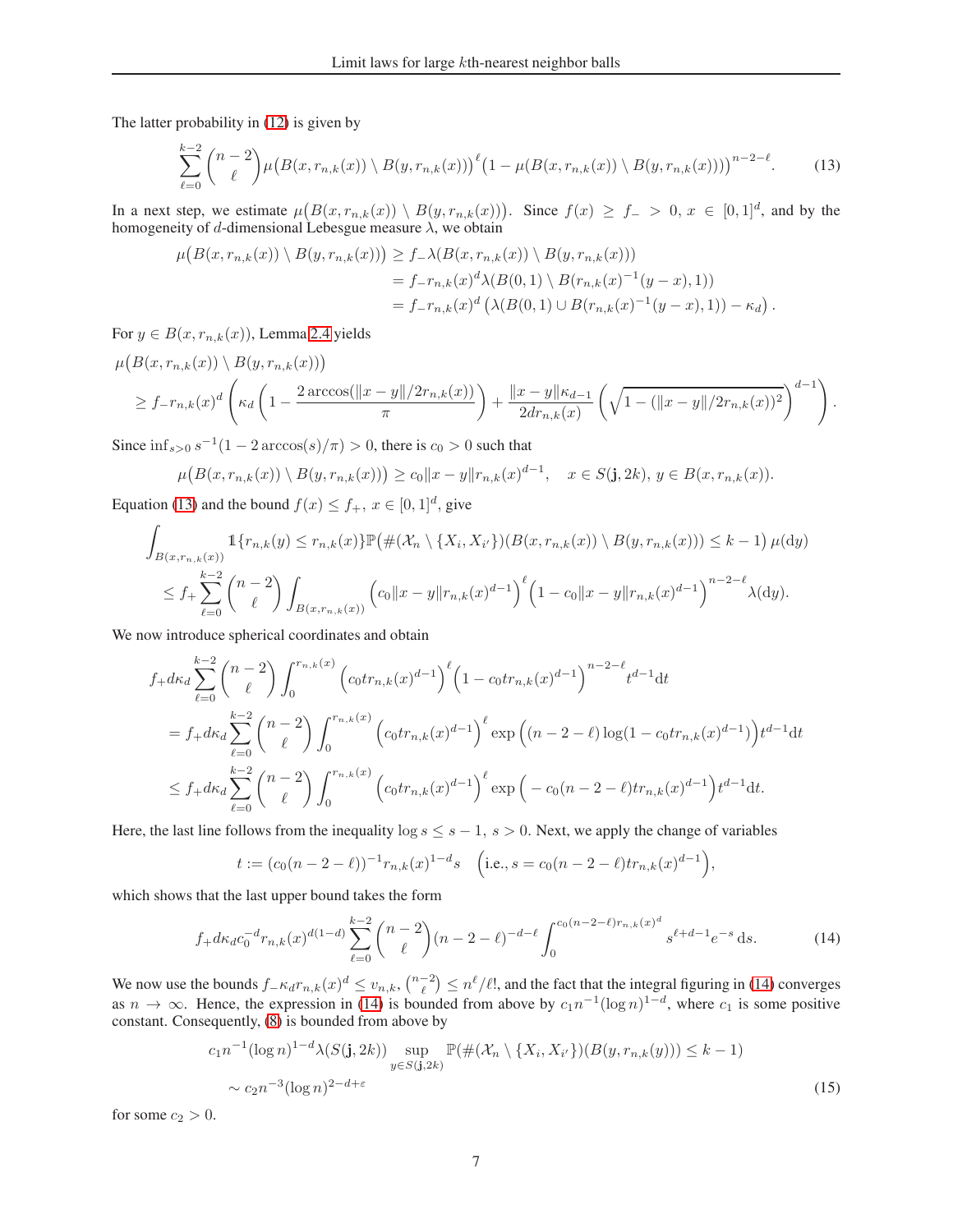By analogy with the reasoning above, [\(9\)](#page-5-1) is given by the integral

$$
2\int_{S(\mathbf{j},2k)} \int_{S(\mathbf{j},2k)\backslash B(x,r_{n,k}(x))} \mathbb{1}\{r_{n,k}(y) \le r_{n,k}(x)\} \mathbb{P}\big(\#(\mathcal{X}_n \setminus \{X_i, X_{i'}\} \cup \{x\})(B(y,r_{n,k}(y))) \le k-1\big) \times \mathbb{P}(\#(\mathcal{X}_n \setminus \{X_i, X_{i'}\})(B(x,r_{n,k}(x)) \setminus B(y,r_{n,k}(y))) \le k-1) \,\mu(\mathrm{d}y) \,\mu(\mathrm{d}x). \tag{16}
$$

If  $y \notin B(x, r_{n,k}(x))$  and  $r_{n,k}(x) \ge r_{n,k}(y)$ , we have the lower bound

$$
\lambda(B(x,r_{n,k}(x))\setminus B(y,r_{n,k}(y)))\geq \frac{\lambda(B(x,r_{n,k}(x)))}{2}.
$$

Since  $f_{+} \kappa_d r_{n,k}(x)^d \ge v_{n,k}$ , we find a constant  $c_3 > 0$  such that

<span id="page-7-0"></span>
$$
\lambda(B(x,r_{n,k}(x))\setminus B(y,r_{n,k}(y)))\geq c_3v_{n,k},
$$

whence

$$
\mathbb{P}(\#(\mathcal{X}_n \setminus \{X_i, X_{i'}\}) (B(x, r_{n,k}(x)) \setminus B(y, r_{n,k}(y))) \leq k - 1)
$$
  

$$
\leq \sum_{\ell=0}^{k-1} {n-2 \choose \ell} (c_3 v_{n,k})^{\ell} (1 - c_3 v_{n,k})^{n-2-\ell}
$$
  

$$
\sim \frac{c_3^{k-1}}{(k-1)!} (\log n)^{k-1} \exp(n \log(1 - c_3 v_{n,k}))
$$

as  $n \to \infty$ . Since  $\log s \leq s - 1$  for  $s > 0$ , [\(16\)](#page-7-0) is bounded from above by

$$
c_4 n^{-c_3} \lambda(S(\mathbf{j}, 2k))^2 \sup_{y \in S(\mathbf{j}, 2k)} \mathbb{P}(\#(\mathcal{X}_n \setminus \{X_i, X_{i'}\}) (B(y, r_{n,k}(y))) \le k - 1)
$$
  
 
$$
\sim c_5 (4k+1)^{2d} \frac{(\log n)^{2+2\varepsilon}}{n^{3+c_3}},
$$
 (17)

where  $c_4$  and  $c_5$  are positive constants. Summing over all  $i \neq i' \leq n$ , it follows from [\(15\)](#page-6-2) and [\(17\)](#page-7-1) that  $R(n) =$  $O(n^{-1}(\log n)^{2-d+\epsilon})$  as  $n \to \infty$ , which finishes the proof of Lemma [2.3.](#page-4-1)  $\Box$ 

A Poisson approximation result based on the Chen-Stein method In this paragraph, we recall a Poisson approximation result due to Arratia *et al.* [\[2\]](#page-9-1), which is based on the Chen-Stein method. To this end, we consider a finite or countable collection  $(Y_\alpha)_{\alpha \in I}$  of  $\{0,1\}$ -valued random variables and we let  $p_\alpha = \mathbb{P}(Y_\alpha = 1) > 0$ ,  $p_{\alpha\beta} = \mathbb{P}(Y_{\alpha} = 1, Y_{\beta} = 1)$ . Moreover, suppose that for each  $\alpha \in I$ , there is a set  $B_{\alpha} \subset I$  that contains  $\alpha$ . The set  $B_\alpha$  is regarded as a neighborhood of  $\alpha$  that consists of the set of indices  $\beta$  such that  $Y_\alpha$  and  $Y_\beta$  are *not* independent. Finally, put

<span id="page-7-3"></span>
$$
b_1 = \sum_{\alpha \in I} \sum_{\beta \in B_{\alpha}} p_{\alpha} p_{\beta}, \quad b_2 = \sum_{\alpha \in I} \sum_{\alpha \neq \beta \in B_{\alpha}} p_{\alpha \beta}, \quad b_3 = \sum_{\alpha \in I} \mathbb{E}\big[ \, |\mathbb{E}[Y_{\alpha} - p_{\alpha} | \sigma(Y_{\beta} : \beta \notin B_{\alpha})]| \, \big]. \tag{18}
$$

<span id="page-7-2"></span>**Theorem 2.5.** (*Theorem 1 of [\[2\]](#page-9-1)* ) Let  $W = \sum_{\alpha \in I} Y_{\alpha}$ , and assume  $\lambda := \mathbb{E}(W) \in (0, \infty)$ . Then

<span id="page-7-1"></span>
$$
d_{TV}(W, Po(\lambda)) \le 2(b_1 + b_2 + b_3).
$$

**Proof of Theorem [1.2](#page-2-0)** Recall  $v_{n,k}$  from [\(3\)](#page-1-0) and  $C_{n,k}$  from [\(4\)](#page-1-4). Put

$$
\widehat{C}_{n,k} := \sum_{\mathbf{j} \in \mathcal{V}_n} \mathbbm{1}\big\{M_{\mathbf{j}} > v_{n,k}\big\}.
$$

The following lemma claims that the number  $C_{n,k}$  of exceedances is close to the number of subcubes for which there exists at least one exceedance, i.e.  $\widehat{C}_{n,k}$ , and that  $\widehat{C}_{n,k}$  can be approximated by a Poisson random variable.

<span id="page-7-4"></span>Lemma 2.6. *We have*

a) 
$$
\mathbb{P}(C_{n,k} \neq \widehat{C}_{n,k}) = O\left((\log n)^{1-d}\right),
$$
  
b)  $d_{TV}(\widehat{C}_{n,k}, \text{Po}(\mathbb{E}[\widehat{C}_{n,k}])) = O\left((\log n)^{1-d}\right),$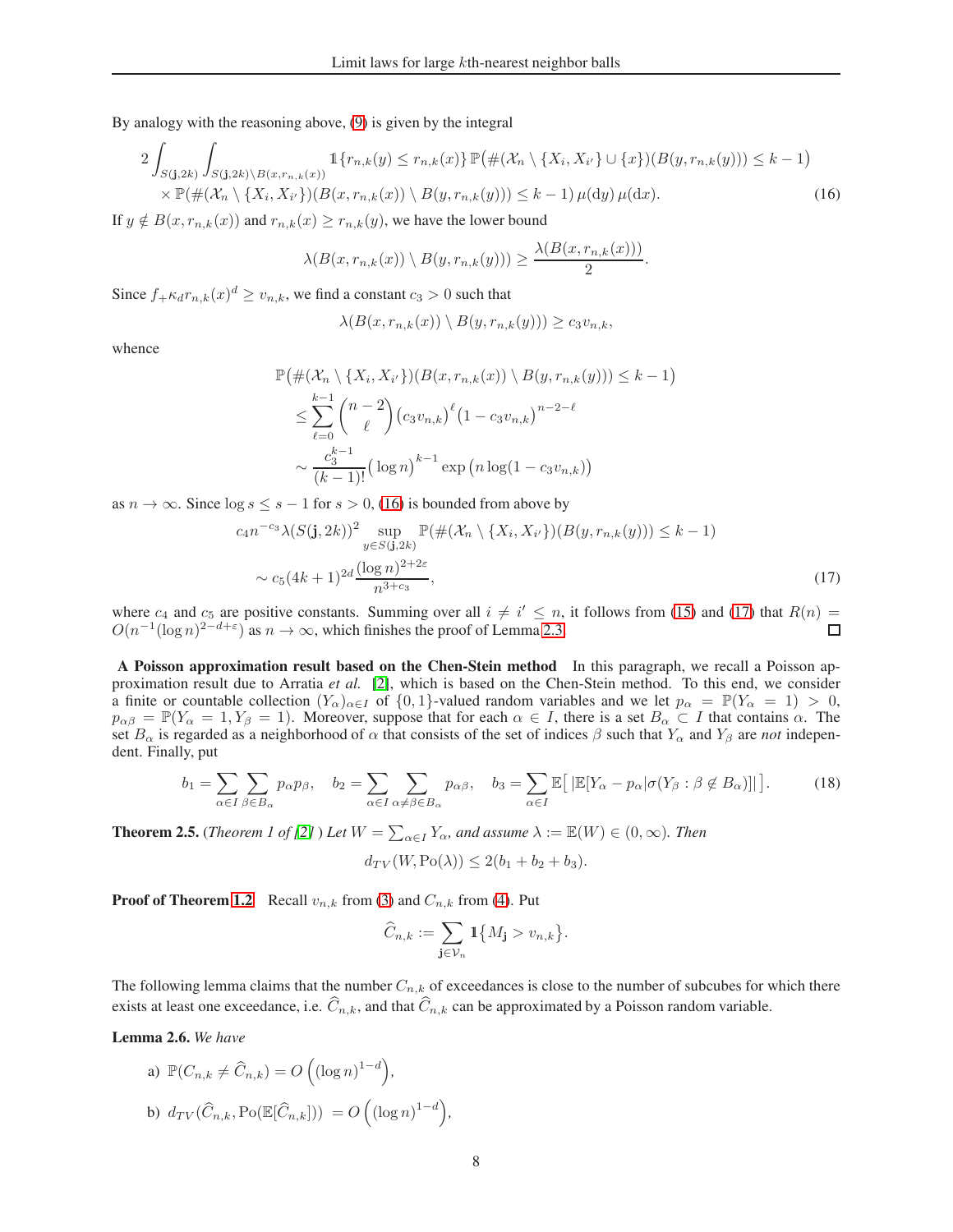c) 
$$
\mathbb{E}[\widehat{C}_{n,k}] = e^{-t} + O\left(\frac{\log \log n}{\log n}\right).
$$

*Proof.* Assertion a) is a direct consequence of Lemma [2.3](#page-4-1) and of the inequalities

$$
\mathbb{P}(C_{n,k} \neq \widehat{C}_{n,k}) = \mathbb{P}(\exists \mathbf{j} \in \mathcal{V}_n, \exists i, \ell \text{ s.t. } X_i, X_\ell \in \mathbf{j}; \ \mu(B(X_i, R_{i,n,k})) \land \mu(B(X_\ell, R_{\ell,n,k})) > v_{n,k})
$$
  
\n
$$
\leq \sum_{\mathbf{j} \in \mathcal{V}_n} \sum_{i \neq \ell \leq n} \mathbb{P}(X_i, X_\ell \in \mathbf{j}; \ \mu(B(X_i, R_{i,n,k})) \land \mu(B(X_\ell, R_{\ell,n,k})) > v_{n,k})
$$
  
\n
$$
\leq \frac{n}{(\log n)^{1+\varepsilon}} \times R(n).
$$

To prove b), we apply Theorem [2.5](#page-7-2) to the collection  $(Y_\alpha)_{\alpha \in I} = (M_j)_{j \in \mathcal{V}_n}$ . Recall that, conditionally on the event  $\mathcal{E}_n$ , the random variables  $M_j$  and  $M_{j'}$  are independent provided that  $d(j, j') \ge 2k + 1$ . With a slight abuse of notation, we omit to condition on  $\mathcal{E}_n$  since this event occurs with probability tending to 1 as  $n \to \infty$  (Lemma [2.2\)](#page-4-0) at a rate which is at least polynomial. The first two terms in [\(18\)](#page-7-3) are

$$
b_1=\sum_{\mathbf{j}\in \mathcal{V}_n}\sum_{\mathbf{j}'\in S(\mathbf{j},2k)}p_{\mathbf{j}}p_{\mathbf{j}'},\quad b_2=\sum_{\mathbf{j}\in \mathcal{V}_n}\sum_{\mathbf{j}\neq \mathbf{j}'\in S(\mathbf{j},2k)}p_{\mathbf{j}\mathbf{j}'},
$$

where

$$
p_{\mathbf{j}} = \mathbb{P}(M_{\mathbf{j}} > v_{n,k}), \quad p_{\mathbf{j}\mathbf{j}'} = \mathbb{P}(M_{\mathbf{j}} > v_{n,k}, M_{\mathbf{j}'} > v_{n,k}).
$$

The term  $b_3$  figuring in [\(18\)](#page-7-3) equals 0 since, conditionally on  $\mathcal{E}_n$ , the random variable  $M_j$  is independent of the  $\sigma$ -field  $\sigma(M_{\mathbf{j}'} : \mathbf{j}' \not\in \tilde{S}(\mathbf{j}, 2\bar{k}))$ . Thus, according to Theorem [2.5,](#page-7-2) we have

$$
d_{TV}(\widehat{C}_{n,k}, \mathrm{Po}(\mathbb{E}[\widehat{C}_{n,k}])) \le 2(b_1 + b_2).
$$

Fist, we deal with  $b_1$ . As for the first assertion, notice that for each  $j \in V_n$ , using symmetry, we obtain

$$
p_{\mathbf{j}} = \mathbb{P}\Big(\bigcup_{i \leq n} \{X_i \in \mathbf{j}, \mu(B(X_i, R_{i,n,k})) > v_{n,k}\}\Big)
$$
  
\n
$$
\leq n \cdot \mathbb{P}(X_1 \in \mathbf{j}, \mu(B(X_1, R_{1,n,k})) > v_{n,k})
$$
  
\n
$$
= n \cdot \int_{\mathbf{j}} \mathbb{P}(\mu(B(x, R_{1,n,k})) > v_{n,k}|X_1 = x) f(x) dx
$$
  
\n
$$
\leq n f^+ \lambda(\mathbf{j}) \int_{\mathbf{j}} \mathbb{P}(\mu(B(x, R_{1,n,k})) > v_{n,k}|X_1 = x) \frac{1}{\lambda(\mathbf{j})} dx
$$
  
\n
$$
= n f^+ \lambda(\mathbf{j}) \mathbb{P}(\mu(B(\widetilde{X}_1, R_{1,n,k})) > v_{n,k}),
$$

where  $X_1$  is independent of  $X_2, ..., X_n$  and has a uniform distribution over j. Invoking Remark [2.1,](#page-3-1) the probability figuring in the last line is asymptotically equal to  $e^{-t}/n$  as  $n \to \infty$ . Since  $\lambda(j) = O((\log n)^{1+\epsilon}/n)$ , we

$$
p_{\mathbf{j}} \leq C \cdot \frac{(\log n)^{1+\varepsilon}}{n},
$$

where C is a constant that does not depend on j. Since  $\#\mathcal{V}_n \leq \frac{n}{(\log n)^{1+\varepsilon}}$  and  $\#S(\mathbf{j}, 2k) \leq (4k+1)^d$ , summing over  $j, j'$  gives

$$
b_1 \leq C^2 \sum_{\mathbf{j} \in \mathcal{V}_n} \sum_{\mathbf{j}' \in S(\mathbf{j}, 2k)} \left( \frac{(\log n)^{1+\varepsilon}}{n} \right)^2 = O\left( \frac{(\log n)^{1+\varepsilon}}{n} \right).
$$

To deal with  $b_2$ , notice that, for each  $\mathbf{j}, \mathbf{j}' \in \mathcal{V}_n$  and  $\mathbf{j}' \in S(\mathbf{j}, 2k)$ , we have

$$
p_{\mathbf{j}\mathbf{j}'} = \mathbb{P}\Big(\bigcup_{i \neq i' \leq n} \{X_i \in \mathbf{j}, X_{i'} \in S(\mathbf{j}, 2k), \mu(B(X_i, R_{i,n,k})) \wedge \mu(B(X_{i'}, R_{i',n,k})) > v_{n,k}\}\Big) \leq \mathbb{P}\Big(\bigcup_{i \neq i' \leq n} \{X_i, X_{i'} \in S(\mathbf{j}, 2k); \mu(B(X_i, R_{i,n,k})) \wedge \mu(B(X_{i'}, R_{i',n,k})) > v_{n,k}\}\Big).
$$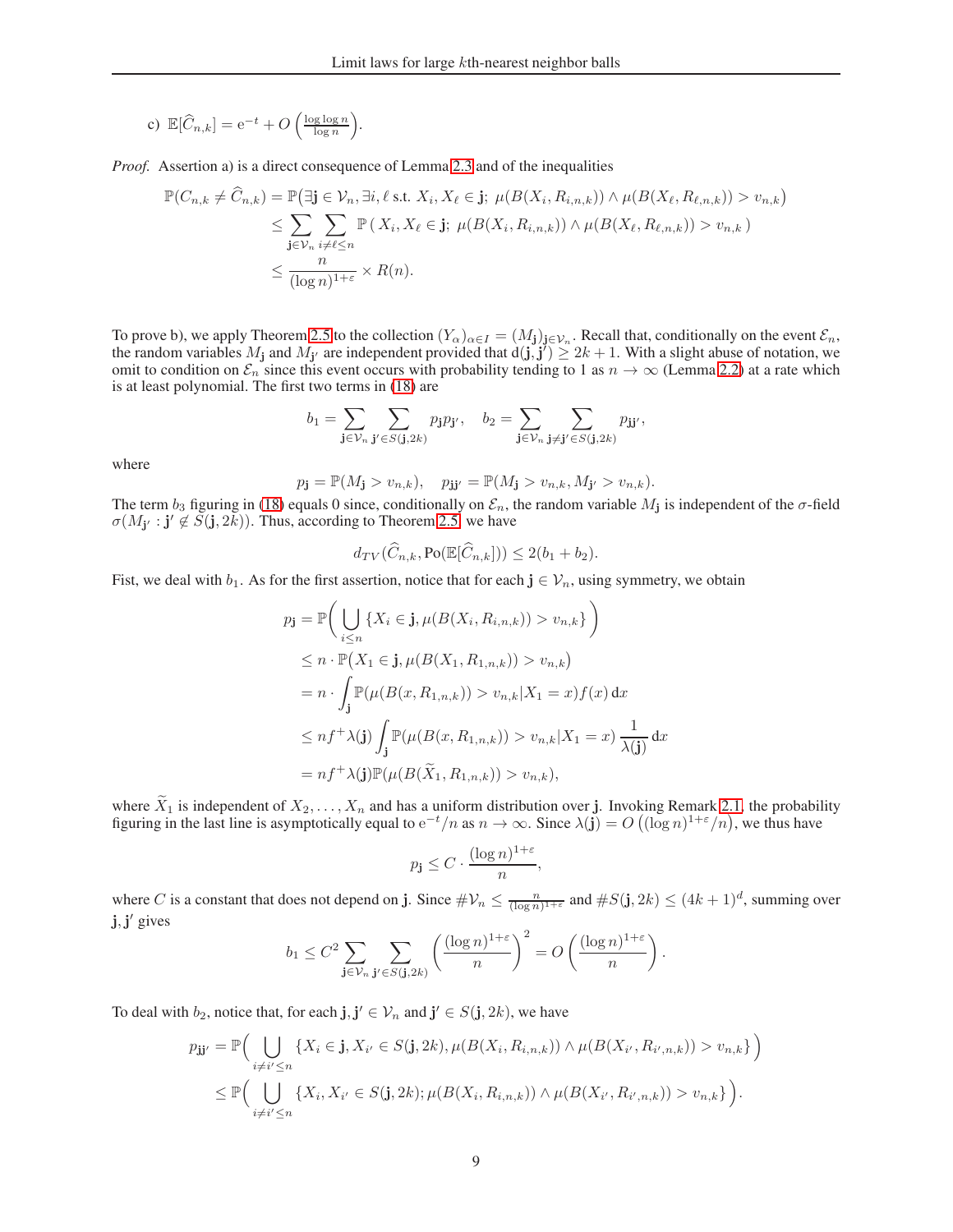Using subadditivity, and taking the supremum, we obtain

$$
b_2 \leq \sum_{\mathbf{j}\in\mathcal{V}_n} \sum_{\mathbf{j}'\in S(\mathbf{j},2k)} \sup_{\mathbf{j}\in\mathcal{V}_n} \sum_{i\neq i'\leq n} \mathbb{P}(X_i,X_{i'}\in S(\mathbf{j},2k),\mu(B(X_i,R_{i,n,k})) \wedge \mu(B(X_{i'},R_{i',n,k})) > v_{n,k})
$$
  

$$
\leq \frac{n}{(\log n)^{1+\varepsilon}} \times (4k+1)^d \times R(n).
$$

According to Lemma [2.3,](#page-4-1) the last term equals  $O((\log n)^{1-d})$ , which concludes the proof of b).

To prove c), observe that

$$
\left|\mathbb{E}[\widehat{C}_{n,k}] - e^{-t}\right| \le \left|\mathbb{E}[\widehat{C}_{n,k}] - \mathbb{E}[C_{n,k}] \right| + \left|\mathbb{E}[C_{n,k}] - e^{-t}\right|.
$$

By Theorem [1.1,](#page-1-3) the last summand is  $O\left(\frac{\log \log n}{\log n}\right)$ ). Since  $C_{n,k} \geq \widehat{C}_{n,k}$ , we further have

$$
\begin{aligned} \left| \mathbb{E}[\widehat{C}_{n,k}] - \mathbb{E}[C_{n,k}] \right| &= \mathbb{E}[C_{n,k} - \widehat{C}_{n,k}] \\ &= \mathbb{E}\bigg( \sum_{i\leq n} \mathbf{1}\{\mu(B(X_i, R_{i,n,k})) > v_{n,k}\} - \sum_{\mathbf{j}\in\mathcal{V}_n} \mathbf{1}\{M_{\mathbf{j}} > v_{n,k}\} \bigg) \\ &= \sum_{\mathbf{j}\in\mathcal{V}_n} \mathbb{E}\bigg[ \Big( \sum_{i\leq n} \mathbf{1}\{X_i \in \mathbf{j}\} \mathbf{1}\{\mu(B(X_i, R_{i,n,k})) > v_{n,k}\} - 1 \Big) \mathbf{1}\{M_{\mathbf{j}} > v_{n,k}\} \bigg] \\ &\leq \sum_{\mathbf{j}\in\mathcal{V}_n} \sum_{i\neq i'\leq n} \mathbb{P}(X_i, X_{i'} \in \mathbf{j}, \mu(B(X_i, R_{i,n,k})), \mu(B(X_{i'}, R_{i',n,k})) > v_{n,k}) \\ &\leq \#\mathcal{V}_n \times R(n). \end{aligned}
$$

According to Lemma [2.3,](#page-4-1) the last term equals  $O((\log n)^{1-d})$ . This concludes the proof of Lemma [2.6](#page-7-4) and thus of Theorem [1.2.](#page-2-0)

# 3 Concluding remarks

When dealing with limit laws for large *k*th-nearest neighbor *distances* of a sequence of i.i.d. random points in  $\mathbb{R}^d$  with density f, which take values in a bounded region  $K$ , the modification of the  $k$ th-nearest neighbor distances made in [\(6\)](#page-2-1) (by introducing the "boundary distances"  $||X_i - \partial K||$  and the condition that f is bounded away from zero, which have been adopted in [\[11\]](#page-10-4) and [\[12\]](#page-10-5), seem to be crucial, since boundary effects play a decisive role ([\[8,](#page-10-6) [9\]](#page-10-7)). Regarding kth-nearest neighbor balls with *large probability volume*, there is no need to introduce  $||X_i - \partial K||$ . It is an open problem, however, whether Theorem [1.2](#page-2-0) continues to hold for densities that are not bounded away from zero.

A second open problem refers to Theorem [1.1,](#page-1-3) which states convergence of expectations of  $C_{n,k}$  in a setting beyond the finite-dimensional case. Since  $C_{n,k}$  is non-negative, the sequence  $(C_{n,k})_k$  is tight by Markov's inequality. Can one find conditions on the underlying distribution that ensure convergence in distribution to some random element of the metric space?

## <span id="page-9-3"></span>References

- [1] Ahsanullah, M., Nevzzorov, V.B., and Shakil, M. (2013). An Introduction to Order Statistics. *Atlantis Press. Amsterdam, Paris, Beijing.*
- <span id="page-9-1"></span>[2] Arratia, R., Goldstein, L., and Gordon, L., (1990). Poisson approximation and the Chen-Stein method. *Statist. Sci.* 5: 403–434.
- <span id="page-9-4"></span>[3] Avram, F. and Bertsimas, D., (1993). On central limit theorem in geometrical probability. *Ann. Appl. Probab.* 3(4):1033–1046, 1993.
- <span id="page-9-2"></span><span id="page-9-0"></span>[4] Biau, G. and Devroye, L. (2015). Lectures on the Nearest Neighbor Method. *Springer, New York.*
- [5] Bobrowski, O., Schulte, M., and Yogeshwaran, D. (2021). Poisson process approximation under stabilization and Palm coupling. *Available at https://arxiv.org/abs/2104.13261*.